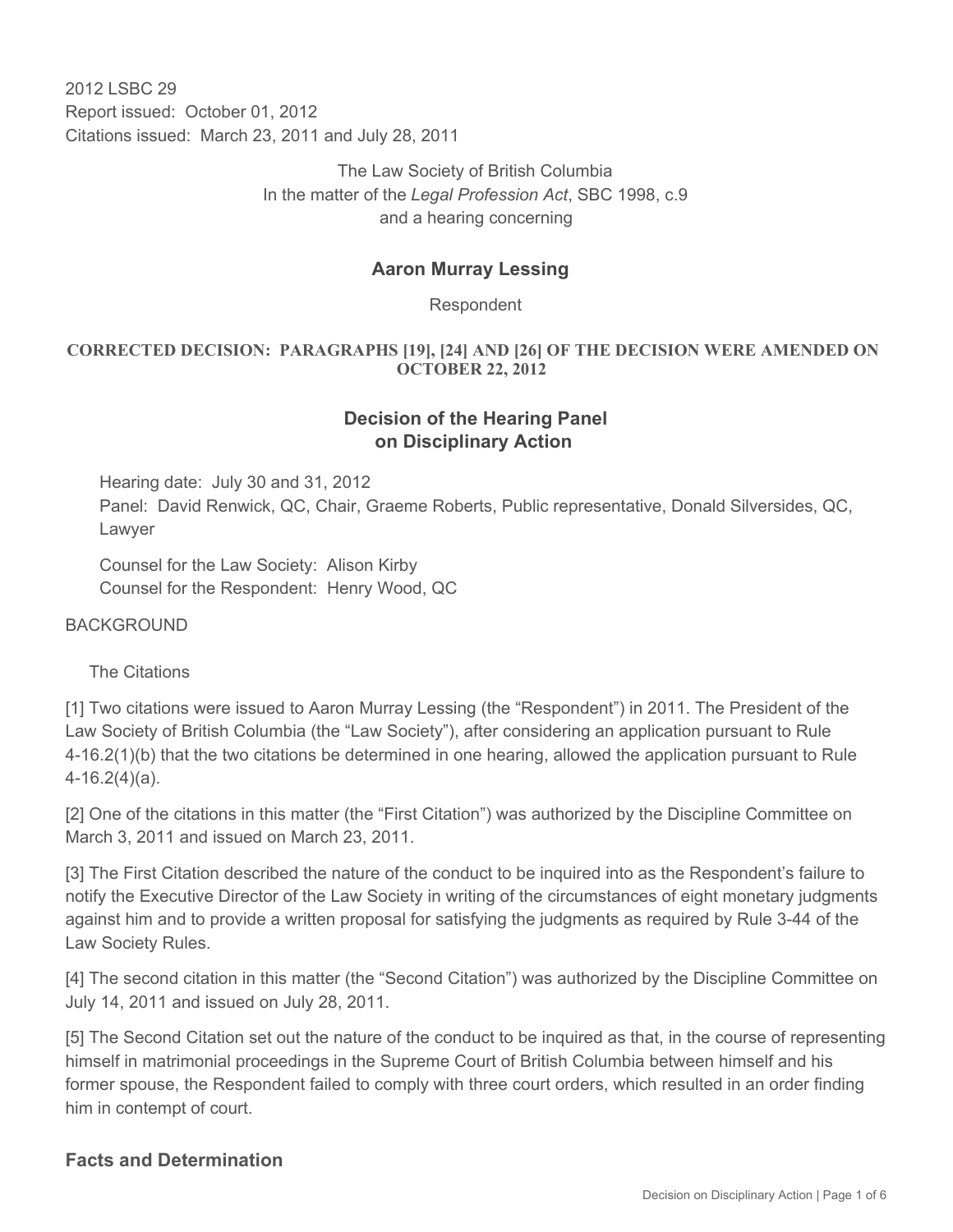[6] Our decision on facts and determination, for which a report was issued on May 28, 2012 (indexed as 2012 LSBC 19), was based solely on statements of facts agreed to by the Law Society and the Respondent and on submissions of counsel.

[7] We found that the Respondent did not satisfy any of the eight judgments described in the First Citation within seven days after the date of entry and that he did not notify the Executive Director as required by Rule 3-44(1) regarding any of the judgments. We found the Respondent was not aware of Rule 3-44 until he was informed of it by the Law Society on August 19, 2009, after the first six of the unsatisfied monetary judgments had been entered. We also found that, when the Respondent became aware of the entry of the seventh judgment on December 7, 2010 and the eighth judgment on February 21, 2011, he knew that he had an obligation to notify the Executive Director of them if he was unable to satisfy them within seven days and that his failure to do so constituted a blatant disregard of his professional obligations.

[8] With respect to the First Citation, we determined that, by failing to notify the Executive Director of the first six monetary judgments, the Respondent committed breaches of the Rules of the Law Society and that by failing to notify the Executive Director of the seventh and eighth judgments the Respondent committed professional misconduct.

[9] With respect to the Second Citation, we determined the Respondent committed conduct unbecoming a lawyer by failing to comply with three court orders.

# **FACTS AND EVIDENCE**

[10] Michael F. Elterman, PhD, a clinical and forensic psychologist, testified at the hearing relating to the disciplinary action to be taken with respect to the two citations. In addition to his viva voce testimony, letters from counsel for the Respondent to Dr. Elterman requesting his opinion dated March 1, 2012 and May 7, 2012 and Dr. Elterman's letters of opinion dated March 8, 2012 and June 27, 2012 were filed as exhibits.

[11] The Respondent consulted Dr. Elterman and attended at his offices for counseling on seven occasions between January 20, 2012 and May 17, 2012.

[12] Dr. Elterman's June 27, 2012 letter of opinion to counsel for the Respondent contained the following statements, amongst others:

When I first met Mr. Lessing he told me emotionally that he wanted to understand why the avoidant behaviour he displayed during the dissolution of his marriage took place. To him, as experienced counsel, this was so uncharacteristic of him that he needed to understand the cause and what he needed to do to avoid it happening again. …

From Mr. Lessing's description of the marital relationship both during and after the separation, this left him feeling beaten down and traumatized to a point where he became avoidant and highly anxious when dealing with his ex-wife and matters related to the divorce. In my practice I have seen this same behaviour numerous times before, where despite an intelligent client's best judgement, they emotionally can't face dealing with their day-to-day demands.

My diagnosis of Mr. Lessing was that he went through a period of clinical depression and showed symptoms of post-traumatic stress disorder. My counseling work with Mr. Lessing focussed on his understanding of why he acted in the way that he did. I taught him psychological theory and framework within which to understand the interactions and transactions that took place between himself and his ex-spouse. He grasped this quickly and was able to provide a number of examples to illustrate that he understood and had gained insight into the transactions that had caused him to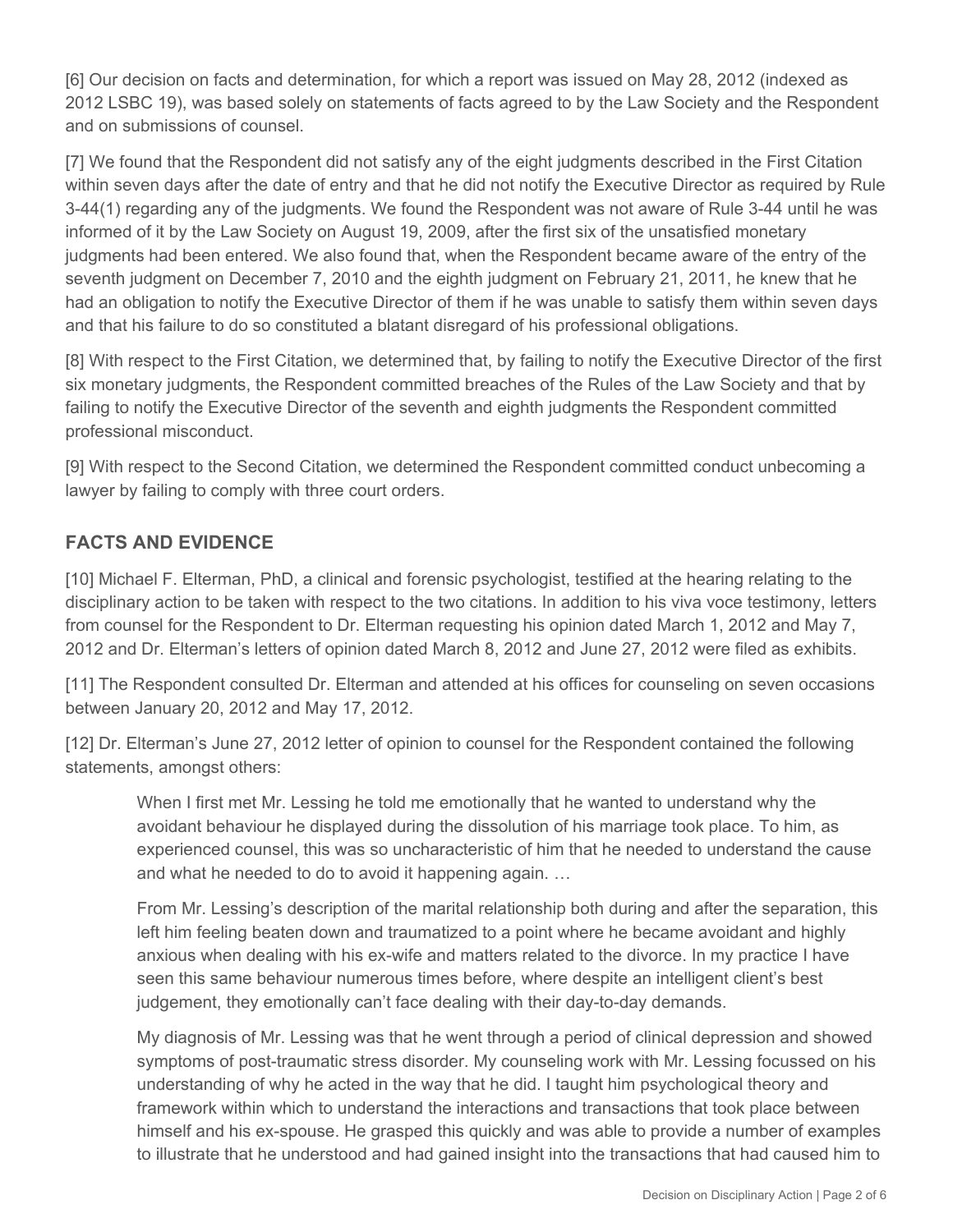become so depressed. …

My prognosis for Mr. Lessing is excellent. I believe that the risk of repetition is low and his ability to address similar stresses should they arise in the future, has been greatly enhanced and strengthened.

Mr. Lessing has been a highly motivated client to the extent that he has bought the books and read the books that I have prescribed for him and he has energetically engaged in the discussions about how the psychological principles learned related to his own situation while married. I believe that the chances of his repeating this type of avoidant behaviour or getting into a similar state of depression and traumatized paralysis is low.

[13] During cross-examination, Dr. Elterman testified that he did not personally observe the Respondent's clinical depression and that his diagnosis was based on the Respondent's description of his behaviour in 2008 and 2009. He also testified that, before he provided his opinion, he had read the statements of facts with respect to the First Citation and the Second Citation that the Respondent and the Law Society had agreed to.

[14] Dr. Elterman testified that certain marriage relationships can trigger post-traumatic stress disorder. He testified that, although he did not diagnose the Respondent as suffering from post-traumatic stress disorder, his conduct, as related to him by the Respondent and as shown in the agreed statements of facts, did show symptoms of post-traumatic stress disorder.

[15] The Respondent also gave evidence at the hearing with respect to disciplinary action.

[16] The Respondent primarily practises family law litigation. He testified that after being encouraged by his current wife to do so, he consulted Dr. Elterman in an attempt to determine what it was that was happening to him that resulted in his inappropriate conduct. He also testified that the information he gave Dr. Elterman regarding his relationships and conduct was truthful, and we accept his testimony in this regard.

[17] With respect to his conduct described in the Second Citation, the Respondent testified that he was unable to deal with matters involving his divorce. He said that he was crying constantly, unable to eat, he stopped seeing friends who loved him and he thought of committing suicide.

[18] The Respondent testified that his income in 2010 was approximately \$145,000 and that he expects his current annual income will be approximately \$150,000. His expenses include child support of \$900 per month for his daughter, \$1,575 per month spousal support for his former spouse and current tuition fees for his current wife's daughter of \$1,650 per month.

### **PROFESSIONAL CONDUCT RECORD**

[19] The Law Society filed the Respondent's Professional Conduct Record as of January 4, 2012 as an exhibit. This Record showed that the Respondent was the subject of four Conduct Reviews conducted in November 1999, September 2003, August 2005 and February 2011. As well, his practice was reviewed by the Practice Standards Committee of the Law Society in 2003 and 2004 and, after receiving recommendations regarding his practice, the Practice Standards Committee concluded that the Respondent had satisfactorily followed the recommendations made by the review.

[20] The 1999 Conduct Review involved a transaction where the Respondent accepted and acted on a trust condition imposed by another lawyer and thereafter remitted funds subject to that undertaking with additional trust conditions imposed by the Respondent. The Conduct Review Subcommittee, after reviewing the circumstances with the Respondent, concluded that he fully understood the inappropriateness of adding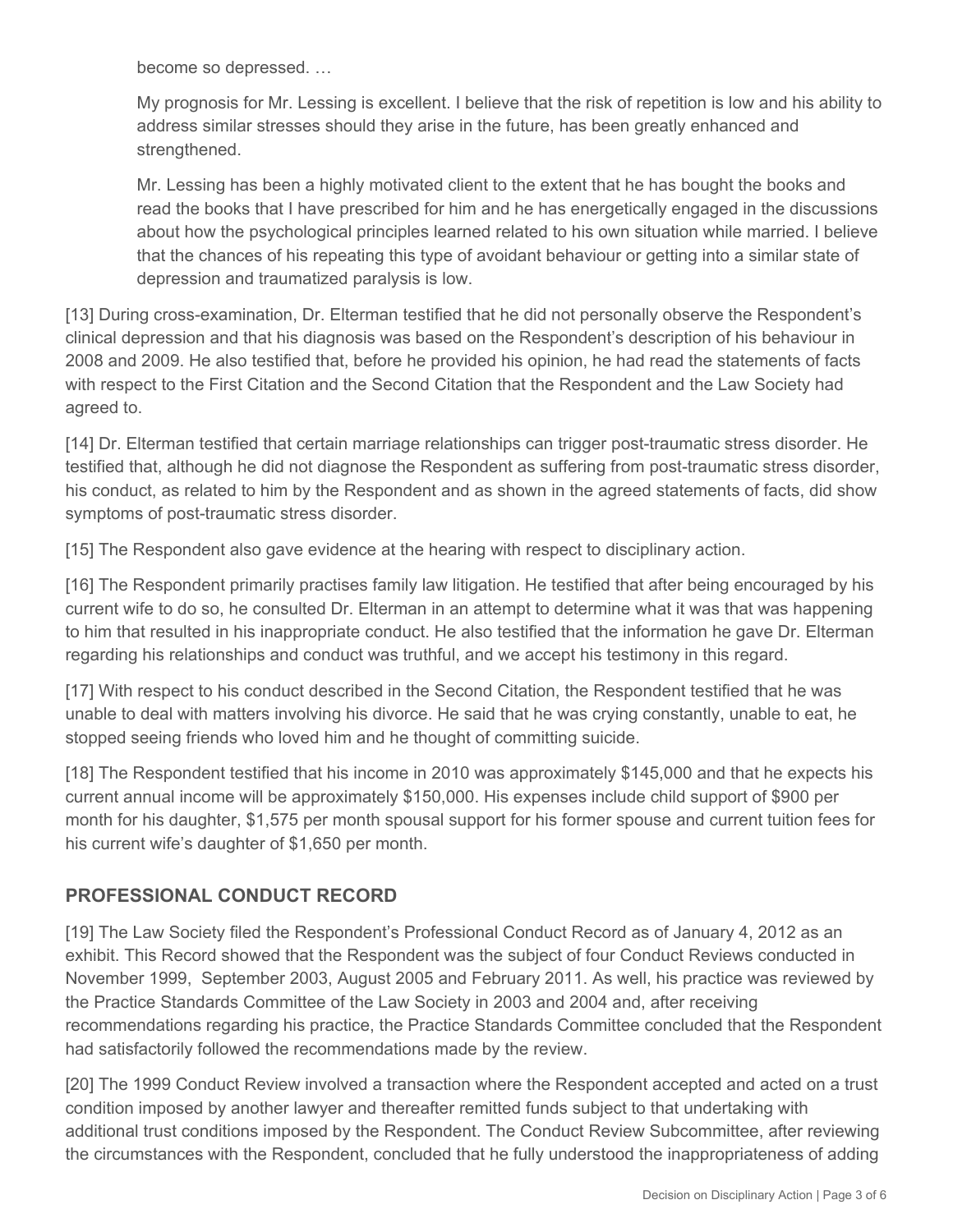post-transaction undertakings and said they were convinced he would not do so again.

[21] The 2003 Conduct Review related to the Respondent's receipt of \$10,000 in payment of his fees for which he had registered a judgment against his former client's property on the undertaking that he would "not deposit or use the funds in any way until such time as [he had] provided [the law firm who paid the monies] with a registered discharge/release of [his] judgment." The report of the Conduct Review Subcommittee stated the Respondent explained that he was not in the office and his secretary was on holidays when the letter containing the undertaking was received. The letter was placed in a closed file, and he was therefore unaware of the undertaking until the lawyer who paid him the monies complained to the Law Society. When he became aware of the undertaking, he registered a release of the judgment. The Conduct Review Subcommittee report concluded that a conduct review in the circumstances was inappropriate and should not have been ordered by the Discipline Committee.

[22] The 2005 Conduct Review resulted from the Respondent accepting instructions from a client to take judgment by default when opposing counsel had filed an appearance but did not file a statement of defence. That client had been represented in the action in question by a different lawyer who had received a letter from opposing counsel asking the previous lawyer not to take default proceedings without giving him the usual warning. The Respondent was not aware of that letter.

[23] Before taking judgment in default the Respondent reviewed Rule 12 of Chapter 11 of the *Professional Conduct Handbook*, which, at the time, provided that a lawyer should not take default proceedings "without inquiry and warning, unless expressly instructed by the client to the contrary, in which case such instructions should be communicated at the outset of the matter." The Respondent interpreted that Rule to mean that he had a duty to advise opposing counsel that he had been instructed to proceed in default only if those instructions had been conveyed at the "beginning of the matter" and, since the matter was well underway by the time he was retained, he thought the Rule did not apply to the action in question. The Conduct Review Subcommittee concluded that, after their meeting with him, the Respondent understood his professional duties under Chapter 11 and that it was very unlikely that he would repeat this error in the future. They also concluded that his misinterpretation of Rule 12 arose from a combination of a lack of judgment on his part and a lack of clarity in the drafting of the Rule. They agreed with the Respondent that Rule 12 was unfortunately worded and was capable of more than one interpretation, and they recommended that a change be made to Rule 12 to make it clear that the application of the Rule cannot be defeated simply by change of counsel.

[24] The 2011 Conduct Review involved his current wife with whom he was then involved in a relationship. In 2008, his current wife was involved in matrimonial litigation with her husband at the time, and her husband was represented by counsel. The Respondent had originally represented his current wife in those matrimonial matters but had subsequently ceased acting for her and had arranged for other counsel in his firm to represent her. The Respondent, after he had withdrawn as counsel, met with her husband without his counsel being present and without his counsel's consent to do so.

[25] In our view, the 2003 and 2004 Practice Standards referral is not relevant to these proceedings, and in any event, it was concluded satisfactorily.

[26] The Respondent has been practising since May, 1991. None of the four Conduct Reviews that he was subject to involved actions that would be considered serious, and the conduct dealt with was not similar to the conduct that is the subject of the two current citations. As well, the 2003 Conduct Review Subcommittee concluded that no conduct review should have been conducted, and the 2005 Conduct Review Subcommittee found the *Professional Conduct Handbook* rule was poorly drafted and could be interpreted as the Respondent said he had.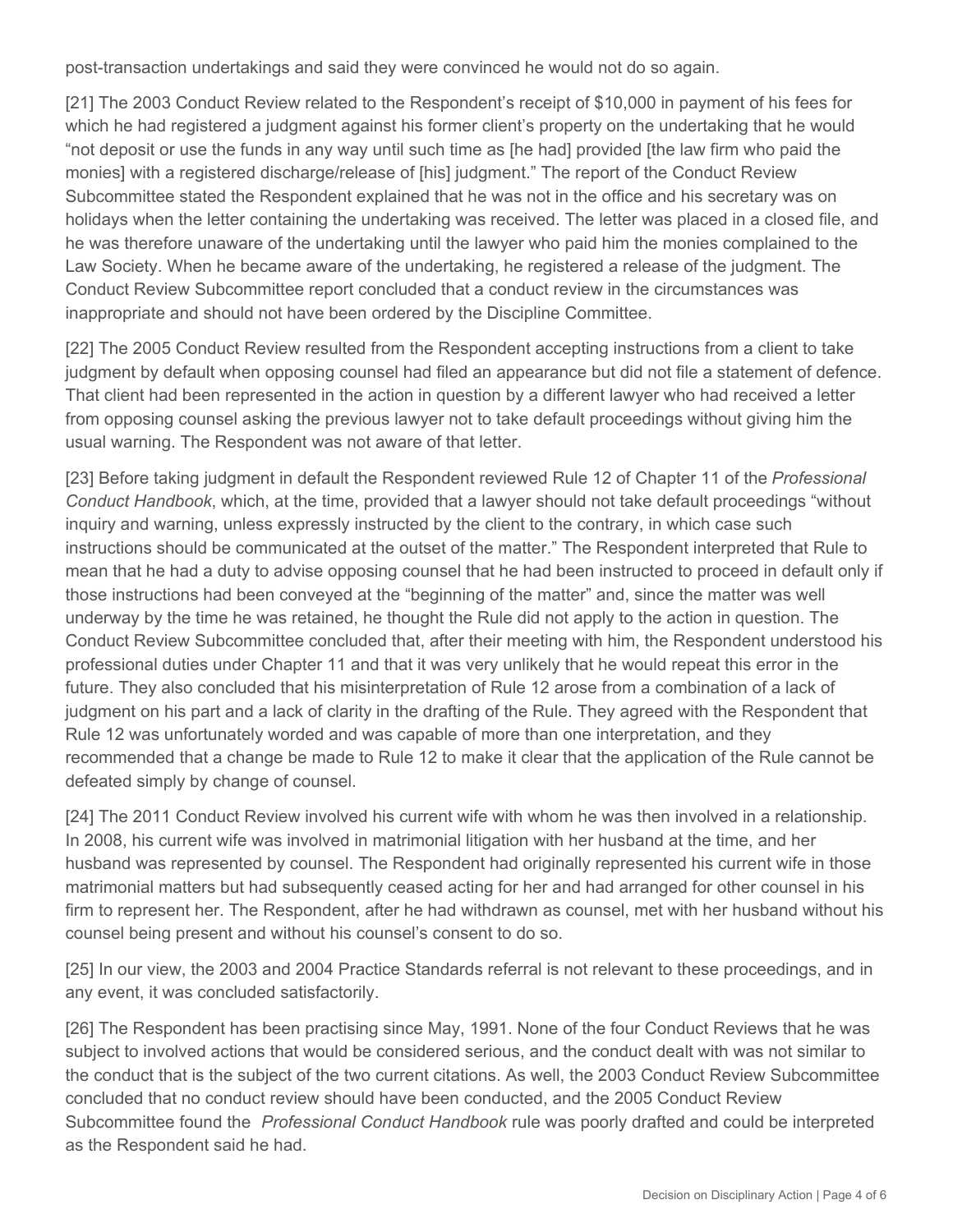[27] We therefore conclude that the Professional Conduct Record of the Respondent does not justify increasing the severity of any disciplinary action taken by us.

# Disciplinary Action

# **First Citation**

[28] If, as is the case with the first six of the unsatisfied monetary judgments, all eight judgments had been entered when the Respondent was not aware of Rule 3-44 and his obligations under that Rule, we would have reprimanded the Respondent as the appropriate disciplinary action. The fact the Respondent was aware of his obligations under Rule 3-44 when the last two of the unsatisfied monetary judgments were entered warrants more severe disciplinary action.

[29] In respect of the First Citation, we order that the Respondent pay a fine of \$2,000 no later than December 31, 2012.

## **Second Citation**

[30] Failing to comply with court orders and being found in contempt of court by a judge of the Supreme Court of British Columbia is very serious conduct that undermines the Rule of Law, and failure to impose a significant sanction would be inappropriate.

[31] There are, however, mitigating circumstances.

[32] First, the Respondent represented himself in the matrimonial litigation in which the orders were made. This was a serious mistake on his part, and simultaneously acting as litigant and his own counsel undoubtedly clouded his judgment.

[33] Second, the first order with which the Respondent did not comply was a consent order requiring him to provide various information and documents to counsel for his spouse by August 29, 2008. The Respondent produced all of those documents except for the incorporation documents for a corporation ("A Ltd."). The second order with which the Respondent did not comply required the Respondent to produce a list of documents on or before May 7, 2009, and the third order required the Respondent to deliver certain documents and information on or before May 27, 2009. The order finding him in contempt was made on June 4, 2009, which was less than four weeks after the deadline for production pursuant to the second court order and only seven days after the deadline for production pursuant to the third court order. Therefore, except for the incorporation documents for A Ltd., which should have been documents of public record, the delay in producing the documents required by the court orders was not substantial.

[34] Third, the court permitted the Respondent to cure his contempt by producing within 14 days the documents that the earlier orders had required him to produce, and the Respondent did so.

[35] Fourth, we accept the Respondent's testimony regarding his mental state and his inability to deal with the matrimonial proceedings in which he acted as his own counsel, and we accept the testimony of Dr. Elterman that he concluded, based on the conduct in question and his interviews with the Respondent, the Respondent was suffering from clinical depression in 2008 and 2009.

[36] Balancing the seriousness of the conduct of the Respondent in failing to comply with the court orders with the mitigating factors, we believe that a significant fine is the appropriate disciplinary action.

[37] In respect of the Second Citation, we therefore order that the Respondent pay a fine of \$12,000 no later